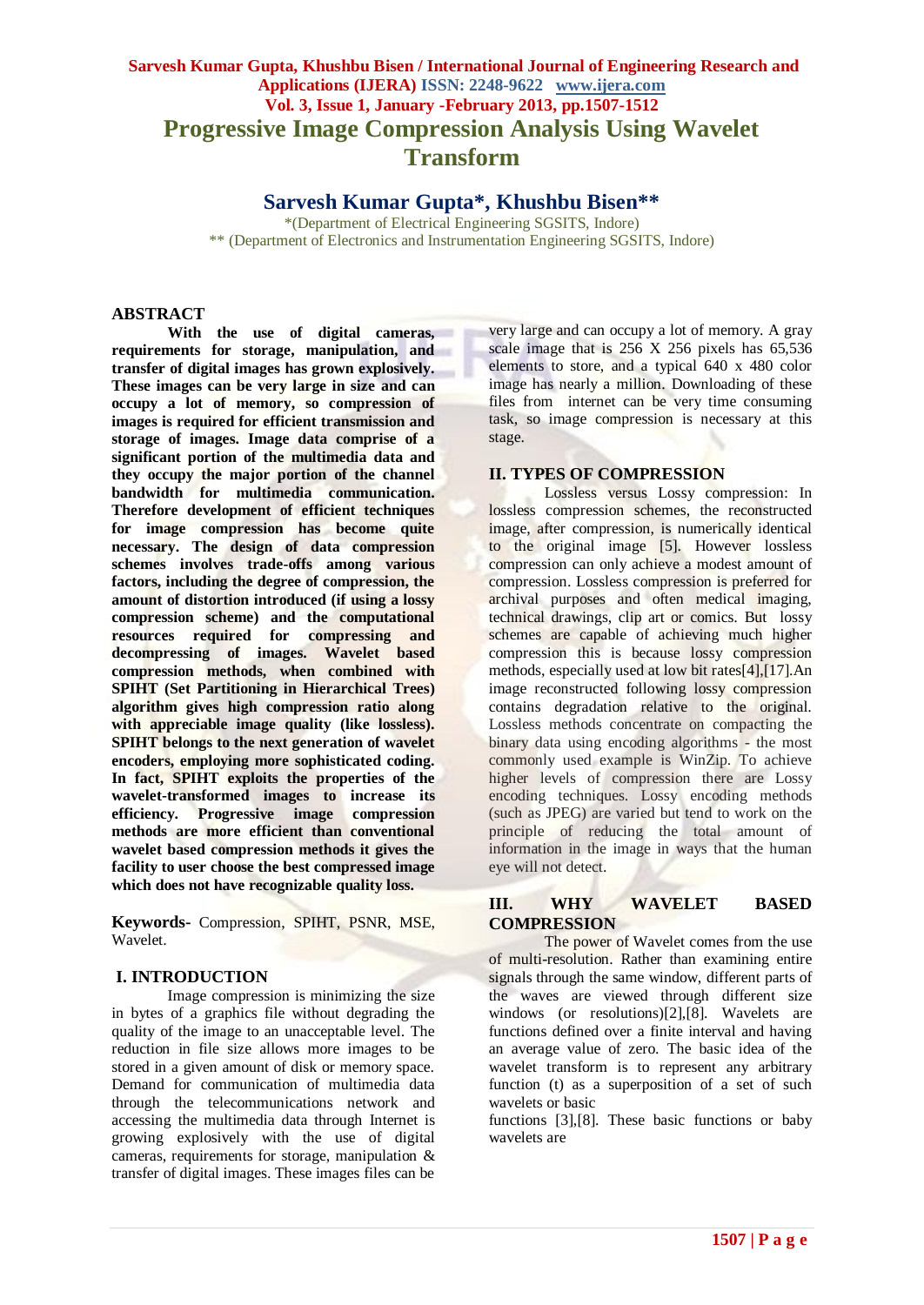obtained from a single prototype wavelet called the mother wavelet, by dilations or contractions (scaling) and translations (shifts).

$$
\psi_{a,b}(t) = \frac{1}{\sqrt{a}} \psi(\frac{t-b}{a}) \qquad (1)
$$

where a is the scaling parameter and b is the shifting parameter.

Another advantage of wavelet is thresholding [7]. Thresholding is a simple nonlinear technique, which operates on one wavelet coefficient at a time. In its most basic form, each coefficient is thresholded by comparing against threshold, if the coefficient is smaller than threshold, set to zero; otherwise it is kept or modified. In wavelet transform the image is divided in low and high frequency portion, and these low and high frequency portion is further divided, after a threshold is applied to all the portion except LL portion because it is nature of the information to reside in low frequency portion of signal and less affected by noise [2][7].



Fig.1: Thresholding of an image

# **V. PROGRESSIVE APPROACH OF COMPRESSION USING SPIHT**

One of the most efficient algorithms in the area of image compression is the Set Partitioning In Hierarchical Trees (SPIHT). In essence it uses a sub-band coder, to produce a pyramid structure where an image is decomposed sequentially by applying power complementary low pass and high pass filters and then decimating the resulting images [1]. These are one-dimensional filters that are applied in cascade (row then column) to an image whereby creating a four-way decomposition: LL (low-pass then another low pass), LH (low pass then high pass), HL (high and low pass) and finally

HH (high pass then another high pass)[1],[2]. The resulting LL version is again four-way decomposed, this process is repeated until the top of the pyramid is reached.



Fig.2: Decimation of an image in low & high frequency portion

Progressive methods convert the original image in to intermediate format then it is converted in to appropriate format. In fact, SPIHT exploits the properties of the wavelet-transformed images to increase its efficiency. SPIHT based method provide following advantages.

#### **1. Encoding/Decoding Speed**

The SPIHT algorithm is nearly symmetric, i.e., the time to encode is nearly equal to the time to decode. (Complex compression algorithms tend to have encoding times much larger than the decoding times). The SPIHT process represents a very effective form of entropy-coding. Binary-encoded (extremely simple) and context-based adaptive arithmetic coded (sophisticated). Surprisingly, the difference in compression is small, showing that it is not necessary to use slow methods [5]. A fast version using Huffman codes are used in this method [4]. a straightforward consequence of the compression simplicity is the greater coding/decoding speed.

#### **2. Optimized Embedded Coding**

SPIHT is an embedded coding technique. In embedded coding algorithms, encoding of the same signal at lower bit rate is embedded at the beginning of the bit stream for the target bit rate [5], [12]. Effectively, bits are ordered in importance. This type of coding is especially useful for progressive transmission using an embedded code; where an encoder can terminate the encoding process at any point [5].

#### **3. Uniform Scalar Quantization**

For image coding using very sophisticated vector quantization, SPIHT achieved superior results using the simplest method: uniform scalar quantization [20].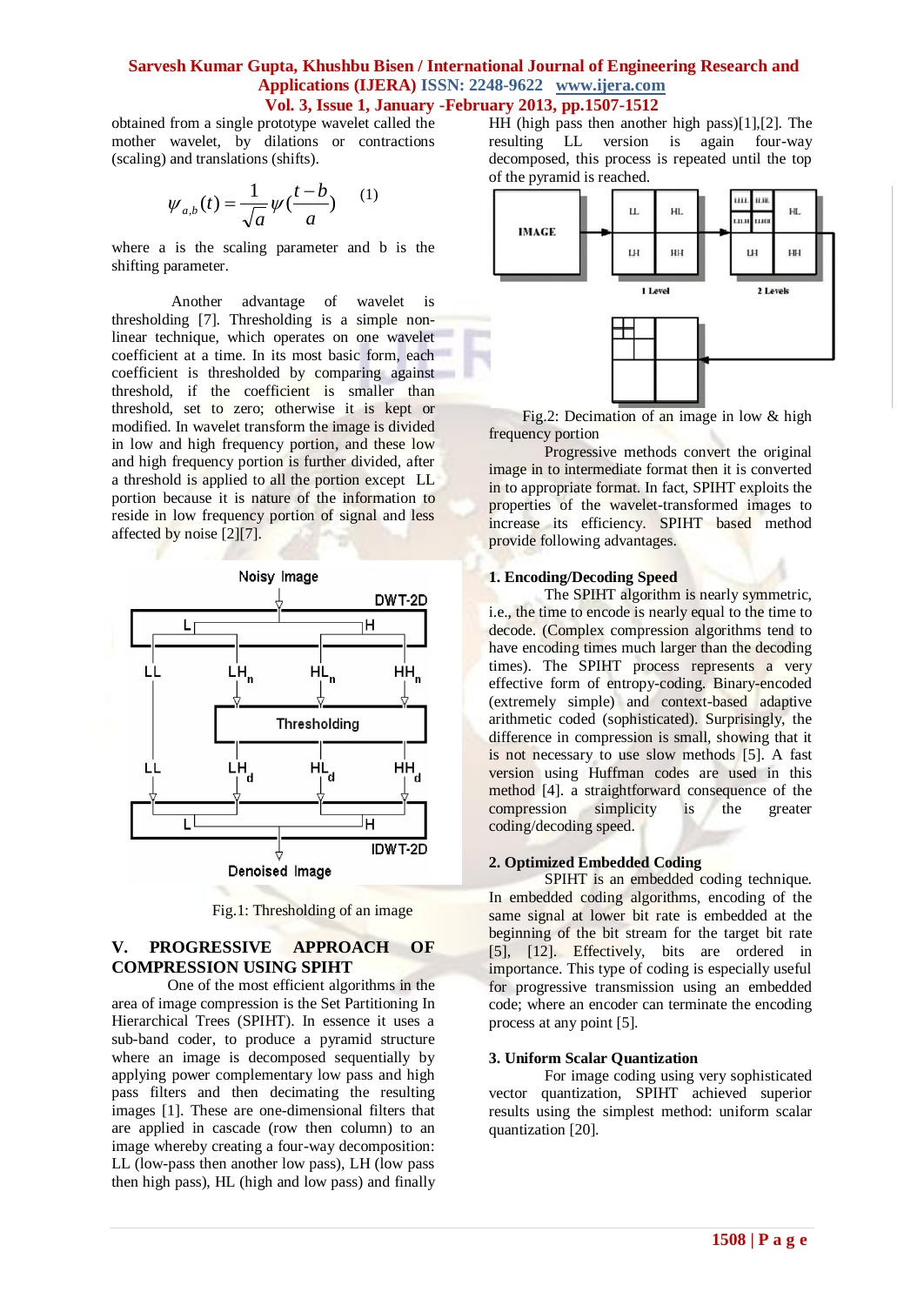#### **4. Image Quality**

SPIHT based methods gives very good quality images At first it was shown that even simple coding methods produced good results when combined with wavelets. SPIHT belongs to the next generation of wavelet encoders, employing more sophisticated coding. In fact, SPIHT exploits the properties of the wavelet-transformed images to increase its efficiency [1],[21]. The SPIHT advantage is even more pronounced in encoding color images.

#### **5. Progressive Image Transmission**

In some systems with progressive image transmission (like www browsers) the quality of the displayed images follows the sequence: (a) weird abstract (b) you begin to believe that it is an image of something; (c) CGA-like quality; (d) lossless recovery. With very fast links the transition from (a) to (d) can be so fast that you will never notice. Considering that it may be possible to recover an excellent-quality image using 10-20 times less bits, it is easy to see the inefficiency. Furthermore, the mentioned systems are not efficient even for lossless transmission. If an image were transferred over a slow network like the Internet, it would be nice if the computer could show what the incoming picture looks like before it has the entire file. This feature is often referred to as progressive encoding [21].

#### **IV. COMPRESSION QUALITY EVALUATION**

Performance analysis of a compressed image is judged by three parameters.

#### **1. Compression ratio:**

The data compression ratio is analogous to the physical compression ratio used to measure physical compression of substances, and is defined in the same way, as the ratio between the compressed size image to the original size:

CR = Compressed Size/ Original Size (2)

#### **2. Mean Square Error:**

Two commonly used measures for quantifying the error between images are Mean Square Error (MSE) and Peak Signal to Noise Ratio (PSNR)[12]. The MSE between two images I and k is defined by

$$
MSE = \frac{1}{MN} \sum_{i=0}^{m-1} \sum_{j=0}^{n-1} ||I(i, j) - K(i, j)||^2
$$
 (3)

where the sum over j; k denotes the sum over all pixels in the images, and N is the number of pixels in each image [7].

#### **3. Peak Signal to Noise Ratio:**

PSNR tends to be cited more often, since it is a logarithmic measure, and our brains seem to

respond logarithmically to intensity [12]. Increasing PSNR represents increasing fidelity of compression

$$
PSNR = 20 \log_{10} \left( \frac{MAX_1}{\sqrt{MSE}} \right)
$$
 (4)

Here,  $MAX_i$  is the maximum possible pixel value of the image.

# **V. ANALYSIS OF VARIOUS IMAGE PROCESSING PARAMETER USING HAAR WAVELET (SPIHT)**

The Haar transform is the simplest of the wavelet transforms. This transform cross-multiplies a function against the Haar wavelet with various shifts and stretches, like the Fourier transform cross-multiplies a function against a sine wave with two phases and many stretches. The Haar wavelet is a certain sequence of rescaled "square-shaped" functions which together form a wavelet family or basis. Wavelet analysis is similar to Fourier analysis in that it allows a target function over an interval to be represented in terms of an orthonormal function basis.

**Table 1: Result of different parameter using SPIHT based method with haar wavelet transform**

| а анэглэн |                |           |            |                 |             |
|-----------|----------------|-----------|------------|-----------------|-------------|
|           | <b>STEPS</b>   | <b>CR</b> | <b>BPP</b> | <b>MSE</b>      | <b>PSNR</b> |
|           | 1              | 0.09      | 0.01       | $6.3739e+004$   | 2.37        |
|           | $\overline{c}$ | 0.09      | 0.01       | $6.3739e+004$   | 10.08       |
|           | $\overline{3}$ | 0.09      | 0.01       | $6.3739e+004$   | 10.08       |
|           | $\overline{4}$ | 0.09      | 0.01       | $3.6824e+003$   | 12.46       |
|           | 5              | 0.09      | 0.01       | $3.1046e + 003$ | 13.21       |
|           | 6              | 0.11      | 0.01       | 2.3597e+003     | 14.40       |
|           | 7              | 0.15      | 0.01       | $1.6745e+003$   | 15.89       |
|           | 8              | 0.30      | 0.02       | 997.23          | 18.23       |
|           | 9              | 0.59      | 0.05       | 501.25          | 21.13       |
|           | 10             | 1.21      | 0.10       | 242.77          | 24.27       |
|           | 11             | 2.49      | 0.20       | 105.27          | 27.89       |
|           | 12             | 4.63      | 0.37       | 41.72           | 31.92       |
|           | 13             | 7.51      | 0.60       | 17.03           | 35.81       |
|           | 14             | 11.81     | 0.94       | 7.09            | 39.62       |
|           | 15             | 18.62     | 1.49       | 3.23            | 43.03       |
|           | 16             | 29.79     | 2.38       | 1.68            | 45.86       |
|           | 17             | 44.80     | 3.58       | 1.17            | 47.43       |
|           | 18             | 44.80     | 3.58       | 1.17            | 47.43       |
|           | 19             | 44.80     | 3.58       | 1.17            | 47.43       |
|           | 20             | 44.80     | 3.58       | 1.17            | 47.43       |

#### **VI.RESULTS AND DISCUSSIONS**

Progressive methods starting with the well known SPIHT algorithm using the Haar wavelet. The key parameter is the no. of steps. Increasing it leads to better recovery of MSE and PSNR value but worse compression ratio as we going through the table we find that step 12,13,14 gives satisfactory results. The compression ratio CR means that the compressed image is stored using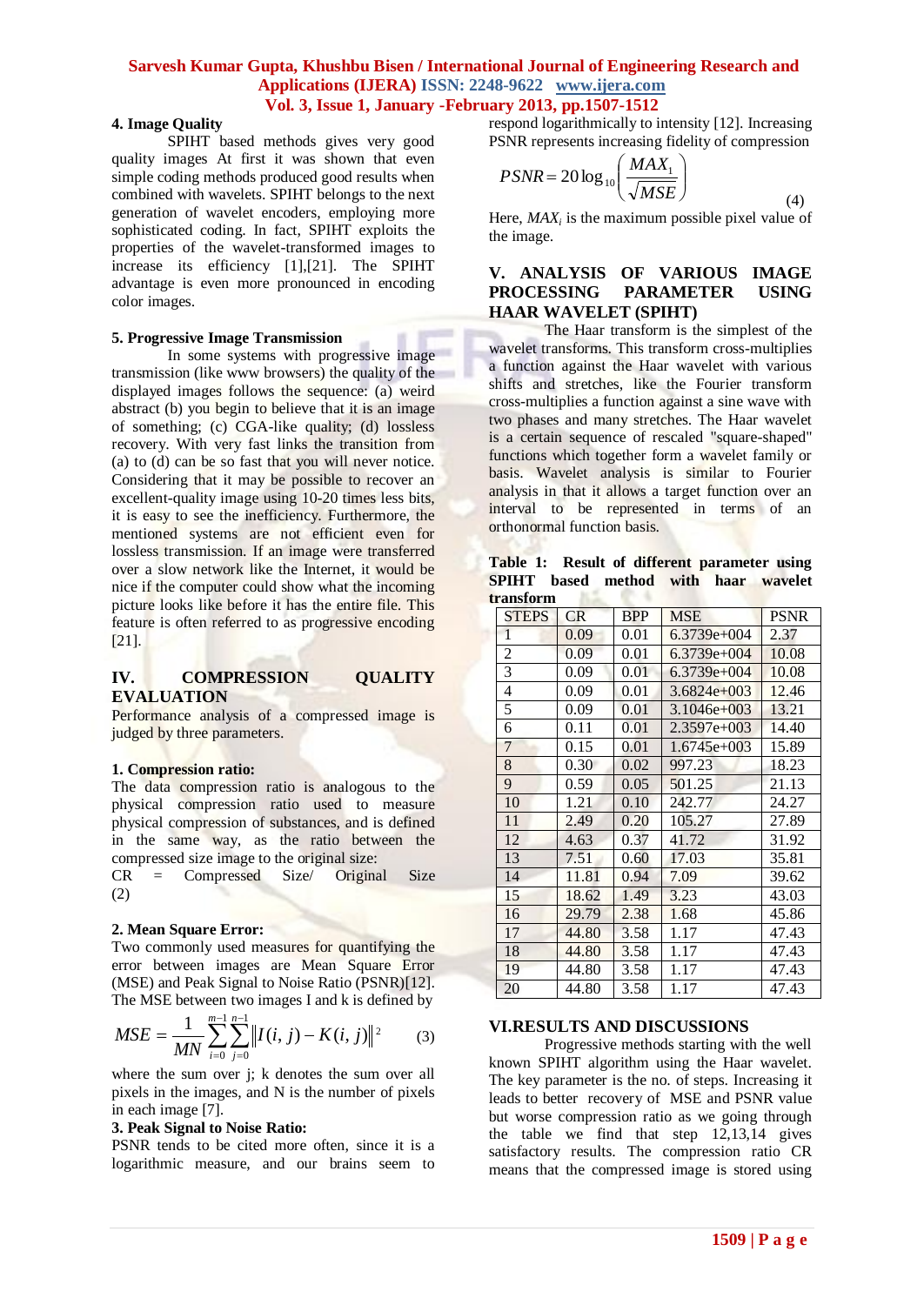only CR% of the initial storage size.The Bit-Per-Pixel(BPP) gives the no. of bits use to store one pixel of the image.



compression methods because in conventional method wavelets compress maximum level and not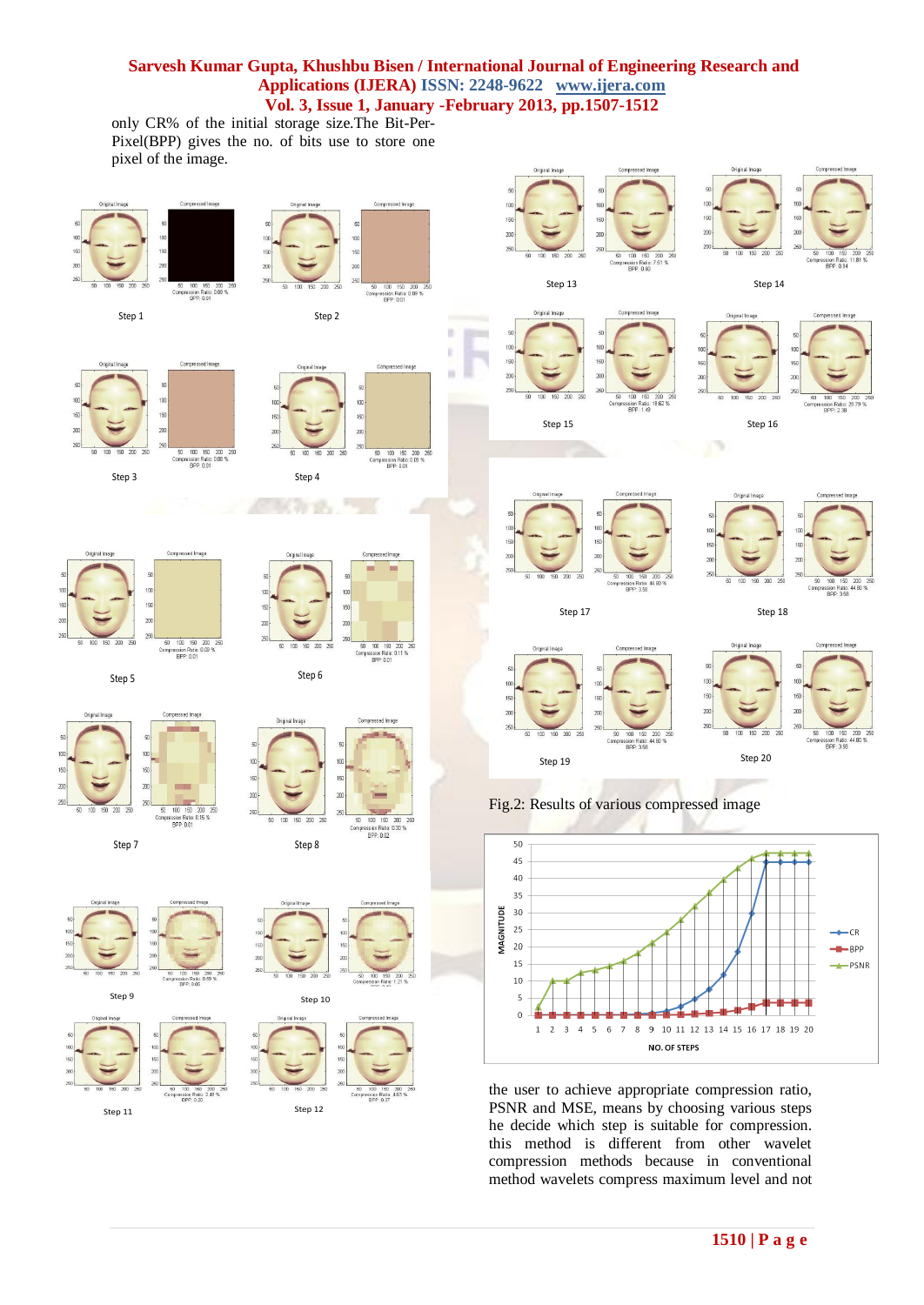give the facility to choose user from a set of compressed image but in SPIHT algorithm progressive compression ratio gives this facility to which compressed image user want to be send on transmission channel. In the above graph CR for step 1-5 is fixed (no changes) further it increases and going constant after step 17 which shows further compression of image is not possible.

# **REFERENCES**

- [1] Sadashivappan Mahesh Jayakar, K.V.S Anand Babu, Dr Srinivas K "Color Image Compression Using SPIHT Algorithm" International Journal of Computer Applications  $(0975 - 8887)$  Volume 16– No.7, February 2011 pp 34-42.
- [2] David F. Walnut, "An Introduction To Wavelet Analysis" American Mathematical Society Volume 40,Number 3, Birkhauser, 2003, Isbn-0-8176- 3962-4.Pp. 421- 427
- [3] Sachin Dhawan "A Review Of Image Compression And Comparison Of Its Algorithms" IJECT Vol. 2, Issue 1, March 2011 pp22-26.
- [4] M.A. Ansari & R.S. Anand "Performance Analysis of medical Image Compression Techniques with respect to the quality of compression" IET-UK Conference on Information and Communication Technology in Electrical Sciences (ICTES 2007)pp743-750.
- [5] K. Siva Nagi Reddy, B. Raja Sekheri Reddy, G.Rajasekhar and K. Chandra Rao "A Fast Curvelet Transform Image Compression Algorithm using with Modified SPIHT" International Journal of Computer Science and Telecommunications [Volume 3, Issue 2,February 2012].
- [6] Aldo Morales and Sedig Agili "Implementing the SPIHT Algorithm in MATLAB" Penn State University at Harrisburg. Proceedings of the 2003 ASEE/WFEO International Colloquium.
- [7] Mario Mastriani "Denoising and Compression in Wavelet Domain Via Projection onto Approximation Coefficients " International journal of signal processing 2009 pp22-30.
- [8] Nikkoo Khalsa, G. G. Sarate, D. T. Ingole " Factors influencing the image compression of artificial and natural image using wavelet transform" International Journal of Engineering Science and Technology Vol.  $2(11)$ , 2010, pp 6225-6233**.**
- [9] Sayood, Khalid (2000), "Introduction to data compression" Second edition Morgan Kaufmann, pp. 45-494.
- [10] J.Shi, and C. Tomasi, "Good features to track," International conference on computer vision and pattern recognition, CVPR 1994, Page(s): 593 - 600.
- [11] M. Yoshioka, and S. Omatu, "Image Compression by nonlinear principal component analysis," IEEE Conference on Emerging Technologies and Factory Automation, EFTA 96, Volume: 2, 1996, Page(s): 704-706 vol.2.
- [12] Sonja Grgic, Mislav Grgic*,"*Performance Analysis of Image Compression Using Wavelets"IEEE Transactions On Industrial Electronics, Vol. 48, NO. 3, JUNE 2001 pp 682-695.
- [13] JAIN, A.K., Digital Image Processing,<br>Prentice-Hall, 1989, pp. 352–357. 1989, pp. 352–357.
- [14] Roger Claypool, Geoffrey m. Davis "nonlinear wavelet transforms for image coding via lifting" IEEE Transactions on Image Processing August 25, 1999.
- [15] J.Storer, Data Compression, Rockville, MD: Computer Science Press, 1988.
- [16] G. Wallace, "The JPEG still picture compression standard," Communications of the ACM, vol.34, pp. 30-44, April 1991.
- [17] Said and W. A. Pearlman, "An image multiresolution representation for lossless and lossy image compression," IEEE Trans. Image Process., vol. 5, no. 9, pp. 1303–1310, 1996
- [18] T. Senoo and B. Girod, "Vector quantization for entropy coding image subbands," IEEE Transactions on Image Processing, 1(4):526-533, Oct. 1992.
- [19] G. Beylkin, R. Coifman and V. Rokhlin. Fast wavelet transforms and numerical algorithms.Comm. on Pure and Appl. Math. 44 (1991), 141–183.
- [20] A. Gersho and R.M. Gray, Vector Quantization and Signal Compression, Kluwer Academic Press, 1992.
- [21] http://www.cipr.rpi.edu/research/SPIHT.